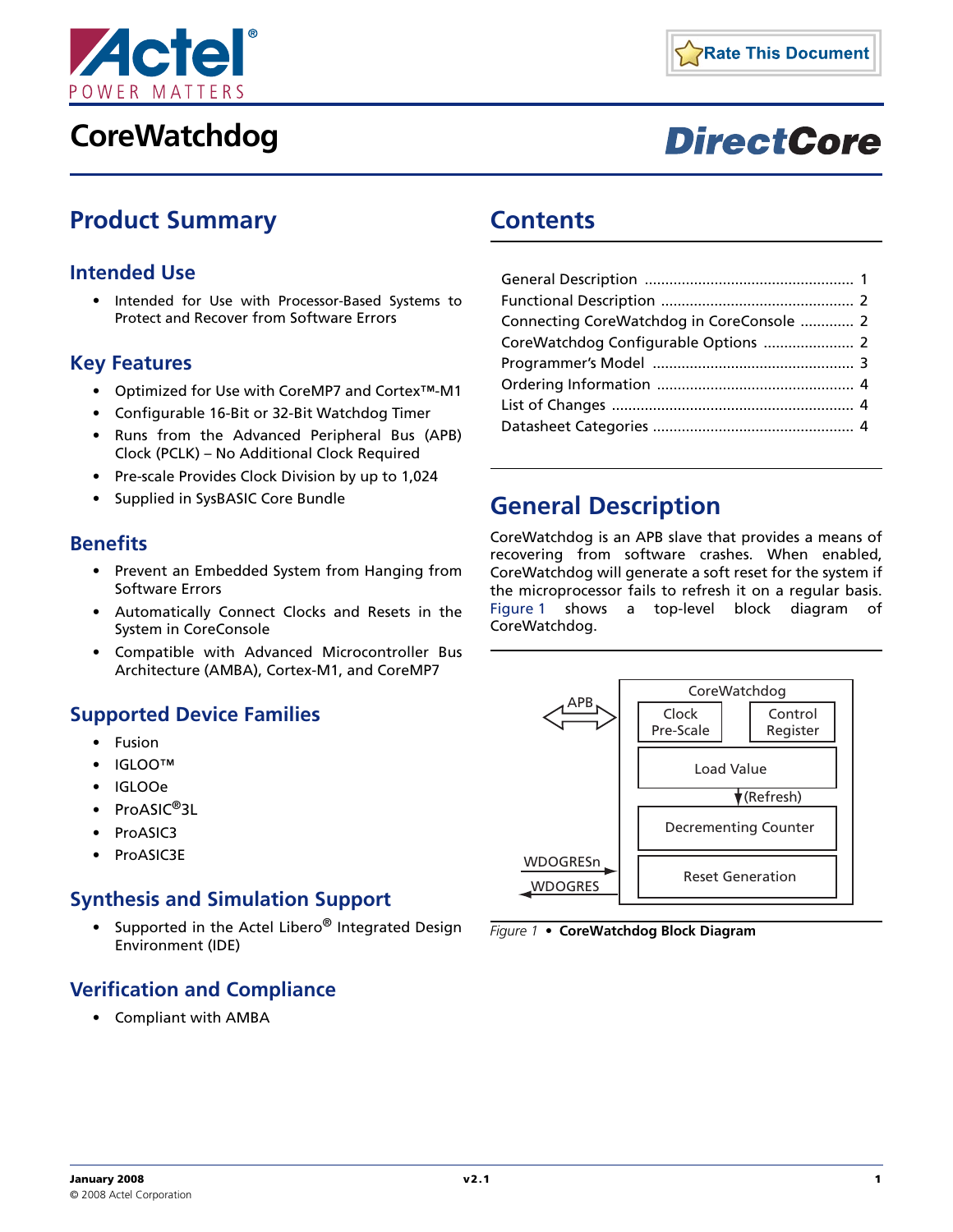## <span id="page-1-0"></span>**Functional Description**

CoreWatchdog is similar to a timer module in that it is based on a decrementing counter which can be used to assert a reset signal if it is allowed to time out.

The width of the decrementing counter in the CoreWatchdog module can be statically configured as either 16 or 32 bits. Processor-accessible registers provide a means to control and monitor the operation of the watchdog.

### **Operation**

The operation of CoreWatchdog is based around a counter. The counter is loaded with a value stored in a load register, and if enabled, it will count down towards zero. If the count reaches zero, the watchdog reset (WDOGRES) is asserted and should be used to reset the system. Under normal operation, the count is prevented

from reaching zero by the processor refreshing it at regular intervals.

Counter refresh is effected by writing to the address of the refresh register; any data value may be written. A write to the refresh register address results in the counter being reloaded with the value stored in the load register.

When the counter is already running, writing to the load register will cause the counter to immediately restart at the new value.

The WDOGRES reset signal from CoreWatchdog is asserted for four cycles of PCLK.

A pre-scale unit is used to provide a clock enable pulse for the decrementing counter. The pre-scaler is driven by the APB clock (PCLK) and can be programmed via the watchdog control register to provide an enable pulse every 2, 4, 8, 16, 32, 64, 128, 256, 512, or 1,024 periods of PCLK. This effectively allows the counter to operate from a lower frequency than that at which PCLK is running.

## <span id="page-1-1"></span>**Connecting CoreWatchdog in CoreConsole**

[Table 1](#page-1-3) lists the ports present on the CoreWatchdog module and describes how to connect these in CoreConsole.

| <b>Connection</b>     | <b>CoreConsole Label</b>    | <b>Description</b>                                                                                                           |  |  |  |
|-----------------------|-----------------------------|------------------------------------------------------------------------------------------------------------------------------|--|--|--|
|                       | <b>Required Connections</b> |                                                                                                                              |  |  |  |
| APB Slave Interface   | APBslave                    | Connect this interface to any available slave slot on the APB Bus.                                                           |  |  |  |
| <b>PCLK</b>           | <b>PCLK</b>                 | APB clock Signal.                                                                                                            |  |  |  |
|                       |                             | Normally connected to the HCLK output of the MP7Bridge or Cortex-M1.                                                         |  |  |  |
| PRESETn               | PRESET <sub>n</sub>         | Active low APB reset input.                                                                                                  |  |  |  |
|                       |                             | Normally connected to the HRESETn output of the MP7Bridge or Cortex-M1.                                                      |  |  |  |
| Watchdog reset input  | <b>WDOGRESn</b>             | Active low reset input. Asserted when hardware reset is asserted. Resets the circuitry<br>that generates the WDOGRES output. |  |  |  |
| Watchdog reset output | <b>WDOGRES</b>              | Active high reset output, asserted for four cycles of PCLK.                                                                  |  |  |  |
|                       |                             | This signal indicates that the watchdog counter has timed out, and should be used<br>to reset the system.                    |  |  |  |

<span id="page-1-3"></span>*Table 1 •* **CoreWatchdog Connections**

## <span id="page-1-2"></span>**CoreWatchdog Configurable Options**

The width of the counter in CoreWatchdog can be configured as either 16 bits or 32 bits ([Table 2](#page-1-4))

#### <span id="page-1-4"></span>*Table 2 •* **CoreWatchdog Configurable Options**

| <b>Configurable Option</b> | <b>Default Setting</b> | <b>Description</b>                             |
|----------------------------|------------------------|------------------------------------------------|
| Counter width              | 32 Bits                | Sets the width of the counter in CoreWatchdog. |
|                            |                        | Possible settings are "32 bit" and "16 bit"    |

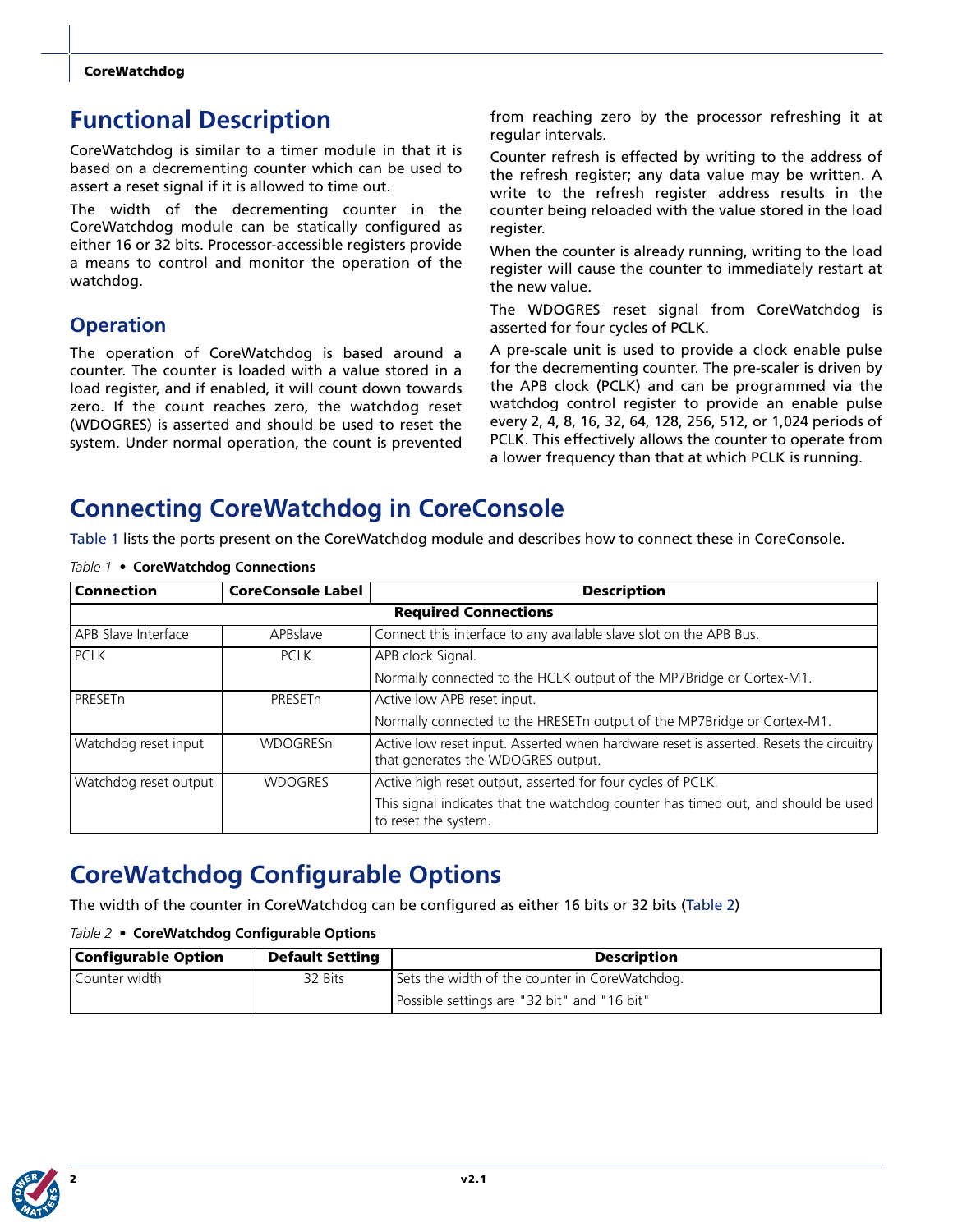

## <span id="page-2-0"></span>**Programmer's Model**

[Table 3](#page-2-1) gives the CoreWatchdog registers.

#### <span id="page-2-1"></span>*Table 3 •* **FROM Data**

| <b>Offset</b> | Type       | Width    | <b>Reset Value</b>      | <b>Name</b> | <b>Description</b>     |
|---------------|------------|----------|-------------------------|-------------|------------------------|
| 0x00          | Read/Write | 16 or 32 | 0x0000 or<br>0x00000000 | WdogLoad    | Load value for counter |
| 0x04          | Read       | 16 or 32 | OxFFF or OxFFFFFFFF     | WdogValue   | Current counter value  |
| 0x08          | Read/Write |          | 0x00                    | WdogControl | Control register       |
| 0x0C          | Write      |          |                         | WdogRefresh | Refresh register       |

#### **Load Register – WdogLoad**

This register contains the value from which the watchdog counter is to decrement. When this register is written to, the counter is loaded with the value written and begins to decrement if the watchdog is enabled.

The load register is either 16 or 32 bits wide, depending on how CoreWatchdog is configured.

#### **Current Value Register – WdogValue**

This register gives the current value of the decrementing counter. The reset output signal is asserted if the counter reaches zero.

The current value register is either 16 or 32 bits wide, depending on how CoreWatchdog is configured.

#### **Watchdog Control Register – WdogControl**

The bit assignments for the WdogControl register are given in [Table 4](#page-2-2).

| Bit(s)         | <b>Name</b>     | <b>Type</b> | <b>Function</b>                                                                |
|----------------|-----------------|-------------|--------------------------------------------------------------------------------|
| 31:5           |                 |             | Enable bit for watchdog:                                                       |
| $\overline{4}$ | Watchdog Enable | Read/Write  | Enable bit for watchdog:                                                       |
|                |                 |             | $0 = Watchdog$ disabled (default)                                              |
|                |                 |             | = Watchdog enabled                                                             |
| 3:0            | Pre-scale       | Read/Write  | Pre-scale field. Determines effective clock rate for counter<br>based on PCLK: |
|                |                 |             | $0000 =$ divide by 2 (default)                                                 |
|                |                 |             | $0001$ = divide by 4                                                           |
|                |                 |             | $0010 =$ divide by 8                                                           |
|                |                 |             | $0011$ = divide by 16                                                          |
|                |                 |             | $0100 =$ divide by 32                                                          |
|                |                 |             | $0101$ = divide by 64                                                          |
|                |                 |             | $0110 =$ divide by 128                                                         |
|                |                 |             | $0111 =$ divide by 256                                                         |
|                |                 |             | $1000 =$ divide by 512                                                         |
|                |                 |             | $1001 =$ divide by 1,024                                                       |
|                |                 |             | Others = divide by $1,024$                                                     |

#### <span id="page-2-2"></span>*Table 4 •* **Bit Assignments for the WdogControl Register**

### **Watchdog Refresh Register** – **WdogRefresh**

A write to this register will cause the counter to be reloaded with the value in the load register. Any data may be written. This register reads zero.

#### <span id="page-2-3"></span>**Resource Usage**

In a ProASIC3 device, the utilization is as follows: Configured with 16-bit counter: 280 tiles Configured with 32-bit counter: 490 tiles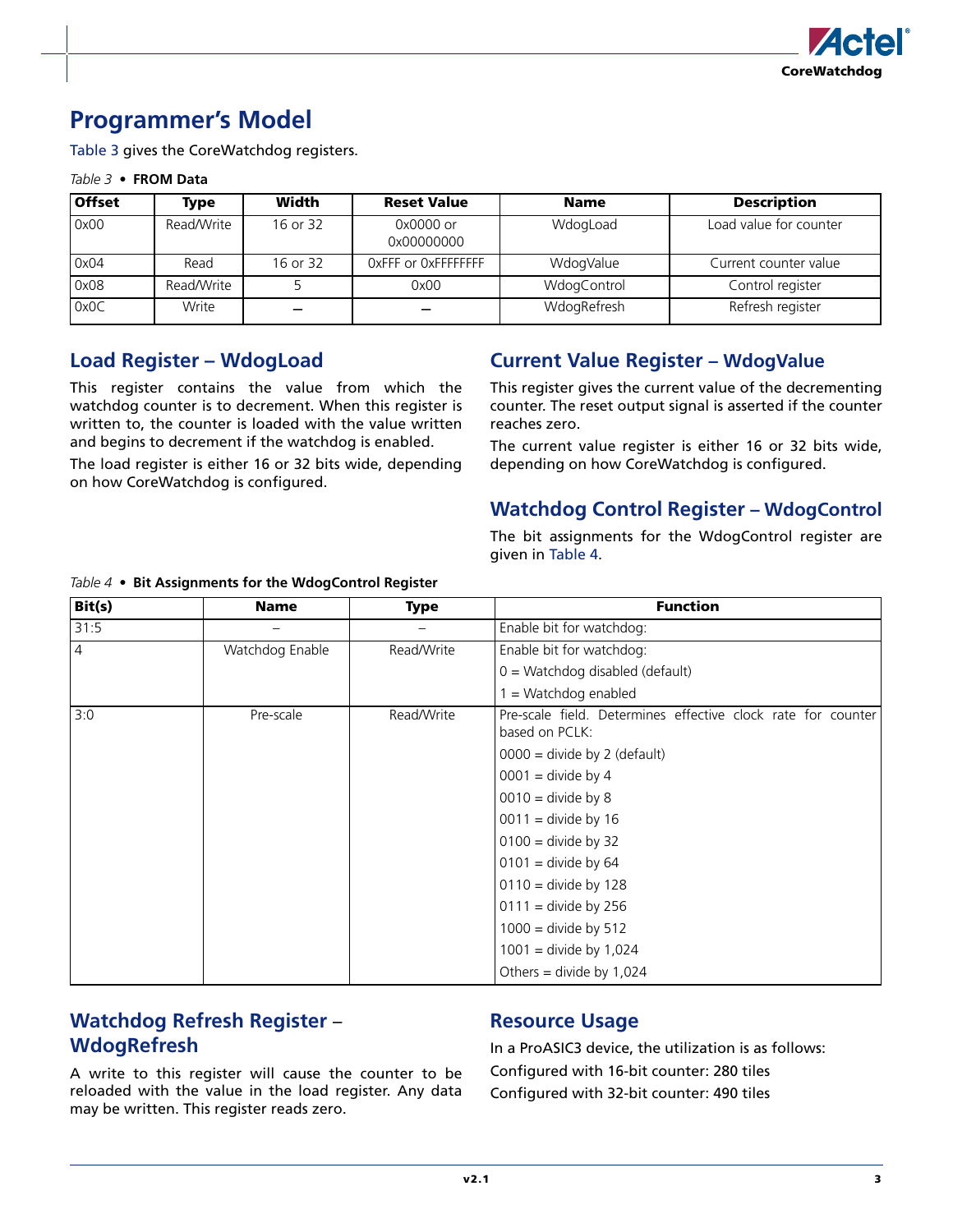#### **CoreWatchdog**

## <span id="page-3-0"></span>**Ordering Information**

CoreFROM is included in the SysBASIC core bundle that is supplied with the Actel CoreConsole IP Deployment Platform tool. The obfuscated RTL version of SysBASIC (SysBASIC-OC) is available for free with CoreConsole. The source RTL version of SysBASIC (SysBASIC-RM) can be ordered through your local Actel sales representative. CoreFROM cannot be ordered separately from the SysBASIC core bundle.

## <span id="page-3-1"></span>**List of Changes**

The following table lists critical changes that were made in the current version of the document.

|               | <b>Previous Version   Changes in Current Version (v2.1)</b>                             |  |  |  |
|---------------|-----------------------------------------------------------------------------------------|--|--|--|
| v2.0          | The "Supported Device Families" section was updated to include ProASIC3L.               |  |  |  |
|               | The "Resource Usage" section was updated to change ProASIC3E to ProASIC3.               |  |  |  |
| Advanced v0.1 | The "Product Summary" section was updated to include Cortex-M1 and IGLOO/e information. |  |  |  |

## <span id="page-3-2"></span>**Datasheet Categories**

In order to provide the latest information to designers, some datasheets are published before data has been fully characterized. Datasheets are designated as "Product Brief," "Advanced," "Production," and "Datasheet Supplement." The definitions of these categories are as follows:

### **Product Brief**

The product brief is a summarized version of a datasheet (advanced or production) containing general product information. This brief gives an overview of specific device and family information.

### **Advanced**

This datasheet version contains initial estimated information based on simulation, other products, devices, or speed grades. This information can be used as estimates, but not for production.

### **Unmarked (production)**

This datasheet version contains information that is considered to be final.